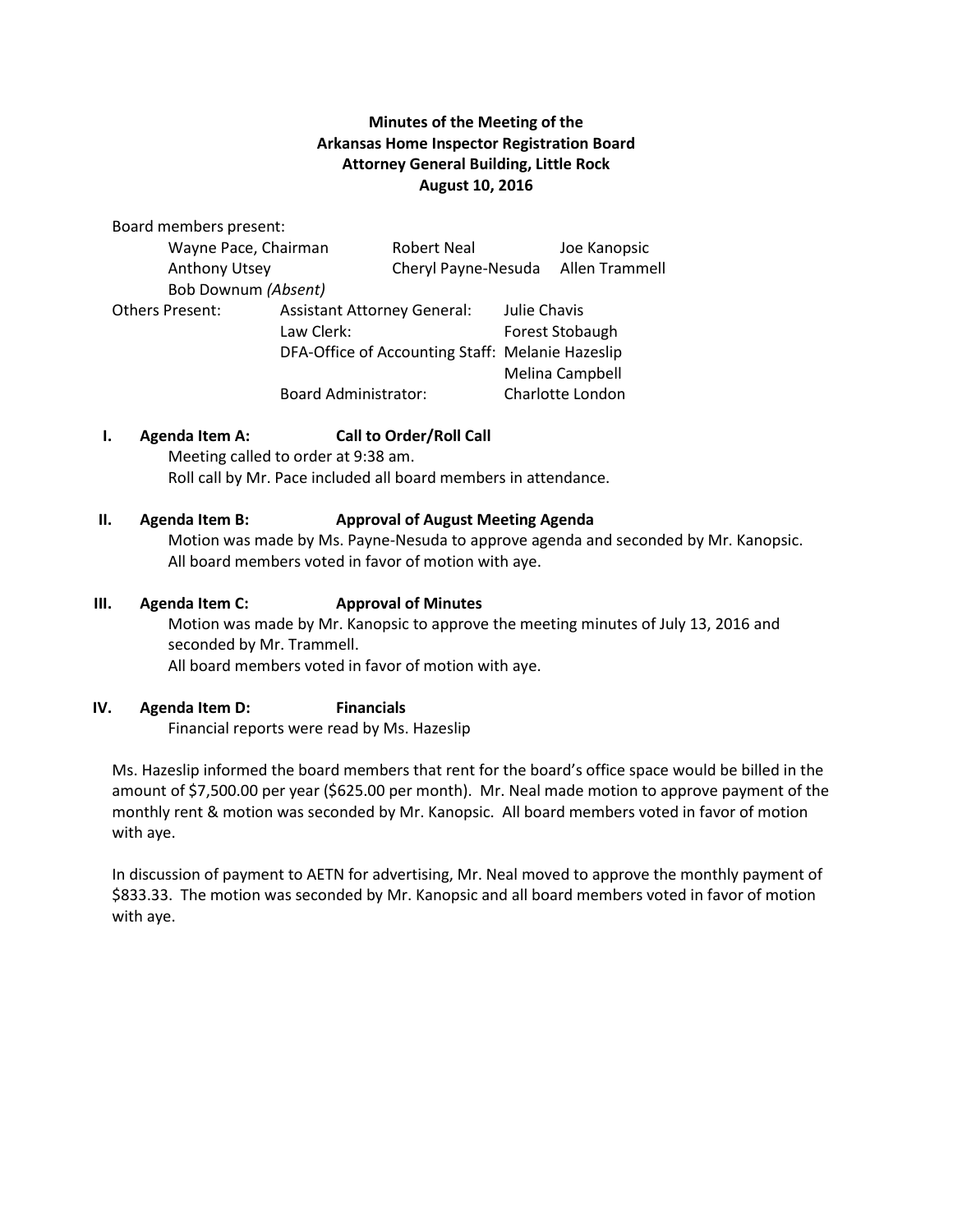| July Available Cash         | \$389,972.95 |  |  |
|-----------------------------|--------------|--|--|
| <b>Revenue</b>              | \$3,794.85   |  |  |
| <b>Salary Expense</b>       | \$420.00     |  |  |
| <b>AETN Expense</b>         | \$833.33     |  |  |
| Postage/Cell Phone          | \$49.45      |  |  |
| <b>Utilities &amp; Rent</b> | \$0.00       |  |  |
| <b>Board Member Travel</b>  | \$475.79     |  |  |
| <b>Background Checks</b>    | \$110.00     |  |  |
| Refunds                     | \$0.00       |  |  |
| <b>Total of Expense</b>     | \$700.59     |  |  |
| Burn Rate of                | \$700.59     |  |  |

## **V. Agenda Item E: Review of New Applicants**

The board reviewed seven new applicants

- 1. Rob Miller
	- a. Miller's application was incomplete due to 1) missing original training certificate, 2) incomplete background check due to no social security number.
	- b. Motion was made by Mr. Kanopsic to table Miller until all required paperwork is in. Motion was seconded by Mr. Neal and all board members voted in favor of motion with aye.
- 2. David Donica
	- a. Motion was made by Mr. Neal to approve Donica's application pending receipt of training course certificate, seconded by Mr. Kanopsic and all board members voted in favor of motion with aye. *(Administrator note: Certificate was received in the mail after the meeting)*
	-
- 3. Justin Hall
	- a. Motion was made by Mr. Neal to approve Hall's application, seconded by Mr. Kanopsic and all board members voted in favor of motion with aye.
- 4. Devin Reaves
	- a. Motion was made by Mr Neal to approve Reaves's application, seconded by Mr. Kanopsic and all board members voted in favor of motion with aye.
- 5. Alan Koska
	- a. Tabled due to unresolved issues with background check and pending investigation by Ms. Chavis..
- 6. Ronnie Buck
	- a. Motion was made by Mr. Neal to approve Buck's application, seconded by Mr. Kanopsic and all board members voted in favor of motion with aye.
- 7. Eli Harr
	- a. Motion was made by Mr. Neal to approve Harr's application contingent upon receipt of his Certificate of Insurance with his agent's name and phone number, seconded by Mr. Kanopsic and all board members voted in favor of motion with aye. *(Administrator note: Certificate was received in the mail after the meeting)*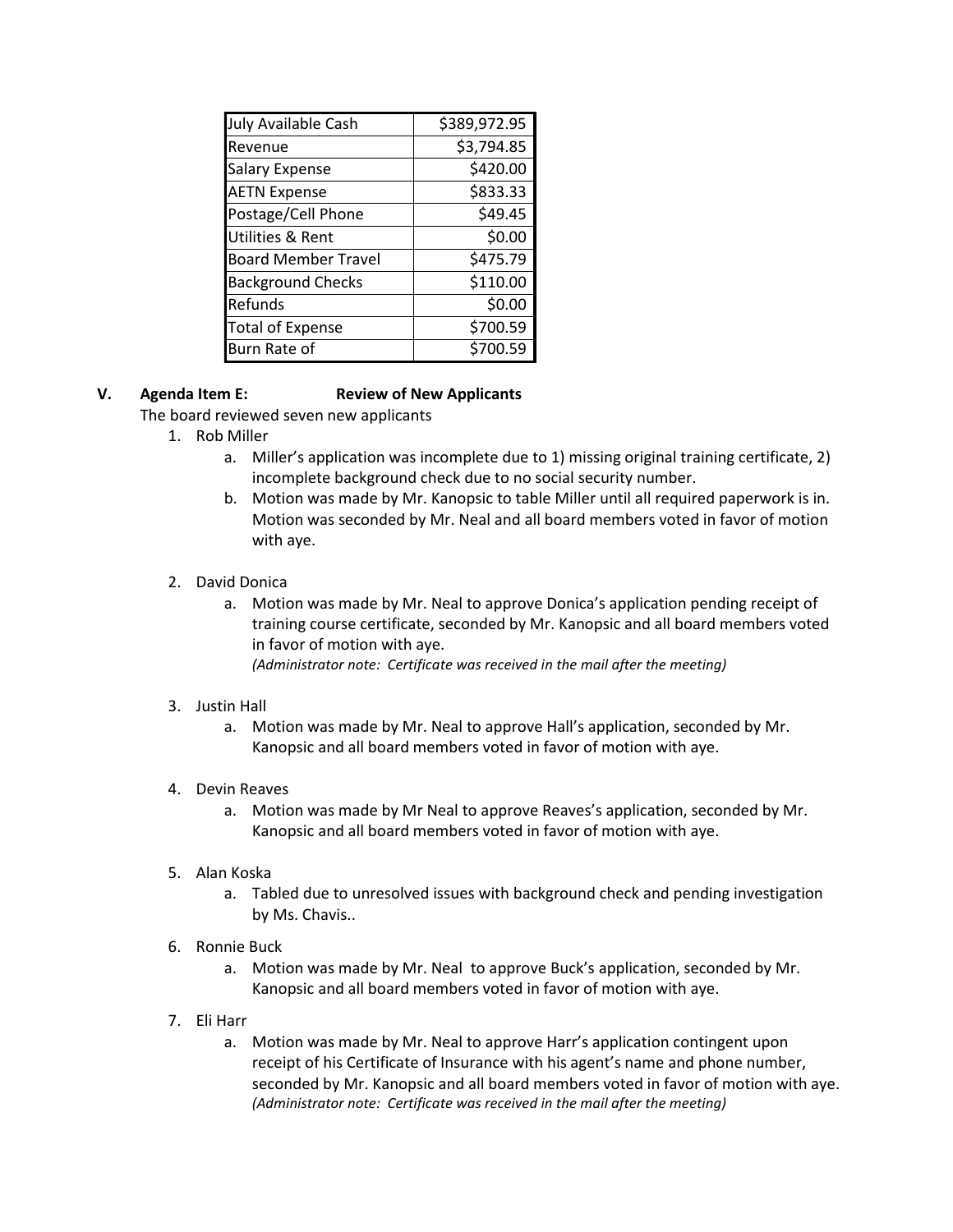## **VI. Agenda Item F Status of Complaints**

Julie Chavis, Attorney General Deputy, reported any updates to the old complaints.

- 1. McCormick
	- a. Ms. Chavis received no response from a letter she mailed to him on July 25, 2016. He was made aware of deficiencies in his home inspection report. McCormick called Mr. Pace and Mr. Pace told him that he could file for a hearing. McCormick told him that he would just pay the fine, but so far, he has not done so. Ms. Chavis will contact him about paying a \$200.00 civil penalty. Mr. Pace reminded the administrator to watch for McCormick's check in the mail and to let him know if it should come in.

### 2. Primm

- a. Ms. Chavis recommended that this complaint be closed.
- 3. Bevill
	- a. Ms. Chavis will call Bevill's attorney to try to settle this complaint.
- 4. Hall
	- a. Hall has been advertising as a home inspector and he is not licensed to do so. There have been numerous incidents on the internet about him portraying himself as a home inspector. Mr. Neal said that Hall has been given notice about his actions. Ms. Chavis said that she would write a letter to him asking him to stop doing the home inspections. Since Hall is a licensed engineer, Ms. Chavis will also contact Heather Richardson of the Engineering Board to see if he is in violation of his engineering license. Mr. Neal said the board could request copies of Hall's home inspection reports and each report would count as a violation.
- 5. Stouffer
	- a. Ms. Chavis mailed a letter to Stouffer on July 25, 2016 to get his response to the complaint against him. She has not received a response from him. She said a follow-up letter would be sent to him with notice of a hearing detailing laws that have been violated.

### 6. Williams

- a. Williams has several complaints from sellers and builders. Ms. Chavis is still working on this one.
- 7. Koska
	- a. Tabled due to unresolved issues with background check that Julie will contact him about.

One new complaint not listed on the Agenda was discussed.

- 1. William Clark
	- b. Clark has been doing home inspections and citing violations of state codes in his reports. Mr. Pace and Mr. Neal explained that home inspectors can inform clients of safety issues, but are not supposed to cite code violations.

*Break 10:58-11:10 am*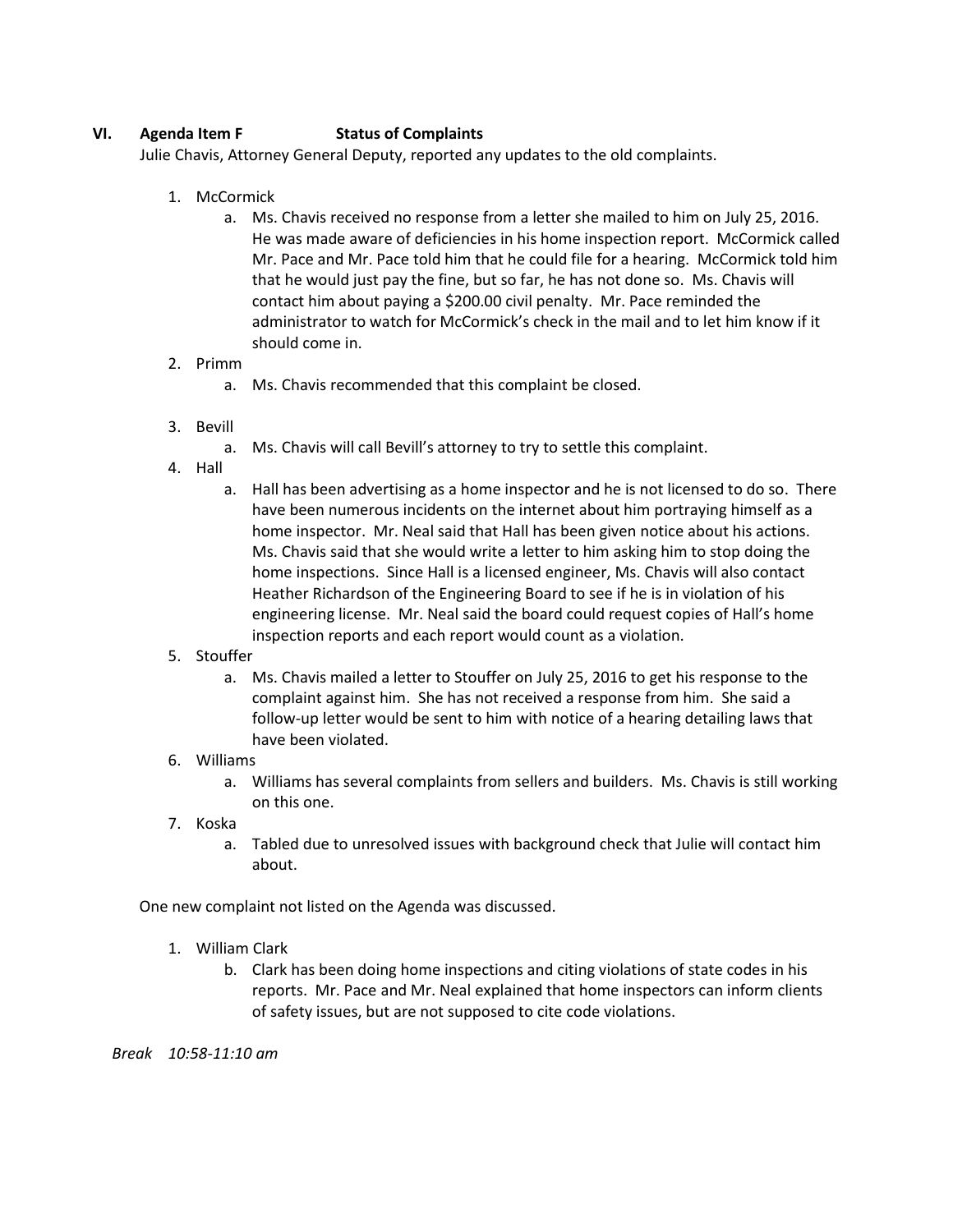## **VII. Agenda Item G Continuing Education/Pre-Registration Courses**

Mr. Utsey had reviewed the courses and made a motion to approve each of them. Each motion was seconded by Mr. Kanopsic and all board members voted in favor of each motion with aye.

- 1. InterNACHI Approved
- 2. All American Training Institute **Approved**
- 3. Home Inspectors of TN Association, Inc. Approved
	- (1) Mr. Neal asked about the Standards of Practice for the TN course and Mr. Pace said that any 80 hour course should have the Standards of Practice as part of the curriculum. A motion was made by Mr. Utsey to make the Arkansas Standards of Practice be a part of the curriculum. Motion was seconded by Mr. Kanopsic and all board members voted in favor of motion with aye.

## **VIII. Agenda Item H New Business**

- 1. Status of Transfer of Responsibilities
	- a. Ms. Hazeslip told the board members that she will assist Ms. London with the transfer of duties and Ms. London will prepare the next meeting.
	- b. Mr. Pace asked Ms. London to check reports for minimum standards and to take the 80 hour home inspector course in the fall around December.
	- c. Mr. Neal wants Ms. London to remind him to help create back-up files for the office.
- 2. Other
	- *a.* Mr. Pace told the board members about an incident that occurred when someone hired a legitimate home inspector and paid him with a fictitious check. The person had given different names to the home inspector and to a real estate agent. Mr. Pace wants a bulk email sent to all home inspectors to inform them of the incident and be made aware of the issue. Mr. Pace said he would write the email and send to Ms. London to be sent out. *(Administrator note: The email was sent to all home inspectors on Thursday, August 11, 2016).*
	- b. Mr. Pace told the board members about Ms. London's application to get a P-card to make limited purchases, as needed for the office. The application was approved and signed by Mr. Pace.
	- *c.* A message was received in the office from James Paulk who wants to do home energy audits but wanted to make sure there was no conflict with the home inspector board. Mr. Pace said there was no conflict. *(Administrator note: Ms. London called James after the meeting to inform him of the answer).*
	- d. A message was received in the office from Ben Ryan who wanted to know if he could obtain an Arkansas Home Inspector license without taking the 80 hour course. He took the course in 1999 and he has been licensed in Tennessee for 12 years. Mr. Pace said that he would have to petition the board for approval to be licensed in Arkansas. Mr. Pace has contacted Ryan with the information and there has been no further response from Ryan.